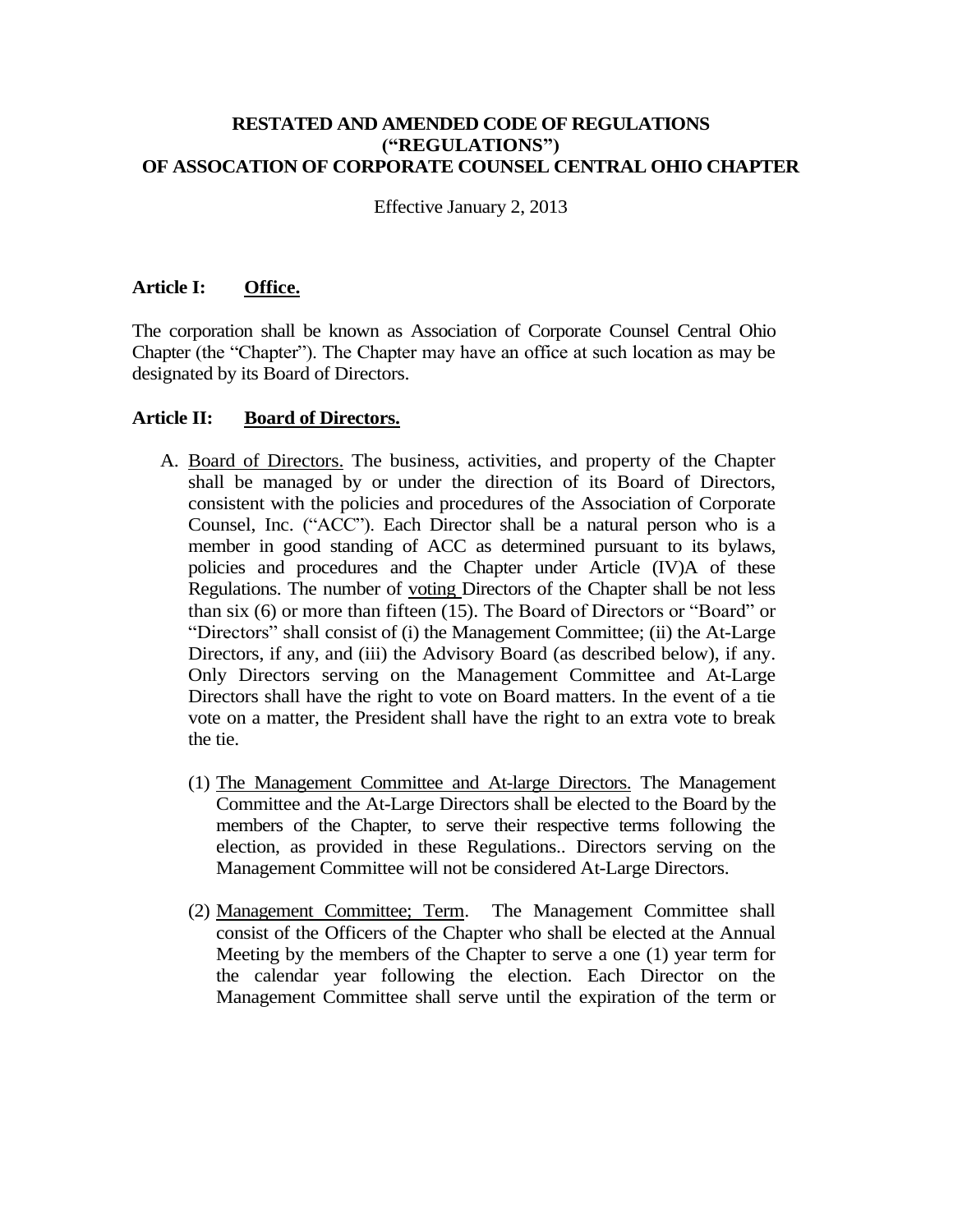until his or her successor is elected or qualified. No Director on the Management Committee shall serve for more than seven (7) consecutive years as a Director on the Management Committee.

- (3) At-Large Directors; Classes and Term. Each At-Large Director shall be elected at the Annual Meeting by the members of the Chapter to serve a one (1) year term for the calendar year following the election. Each At-Large Director shall serve until the expiration of the term or until his or her successor is elected and qualified. No At-Large Director shall serve for more than six (6) consecutive years or for more than twelve (12) consecutive years as a Director of the Board, including the total terms as a Director serving on the Management Committee.
- (4) Advisory Board Directors. Up to twelve (12) members may be appointed to the Advisory Board, as set forth herein, though no Advisory Board Director shall be a voting director of the Board. Prospective Advisory Board Directors shall be nominated by the Nominating Committee to serve multiple successive or non-successive one (1) year terms. The Advisory Board role is to assist the Management Committee and/or Board as a whole as requested by them from time to time. The Advisory Board Directors shall be appointed by majority vote of the voting Directors of the Board at the meeting when the Nominating Committee takes its recommendation for the slate of the Management Committee and At-Large Directors. The Advisory Board members shall not be counted for Board meeting quorum purposes, because they serve in a non-voting capacity. Each Advisory Board member shall receive all notices served to the Board, and all shall be invited to all Board meetings and functions. Each shall be listed on any Chapter stationary or other publications that list voting members of the Board.
- (5) Election. The Management Committee shall be elected in accordance with Article III herein. The At-Large Directors shall be elected annually by the membership of the Chapter (based on the membership as constituted in the Chapter records on that date which is forty-five (45) days prior to the date of the scheduled Annual Meeting for such fiscal year), with a majority of votes cast required for election of each candidate. Vacancies occurring on the Board may be filled until the next Annual Meeting by vote of a majority of the remaining voting Directors.
- $(6)$  Meetings.
	- (a) Regular Board Meetings. "Regular Board Meetings" shall be held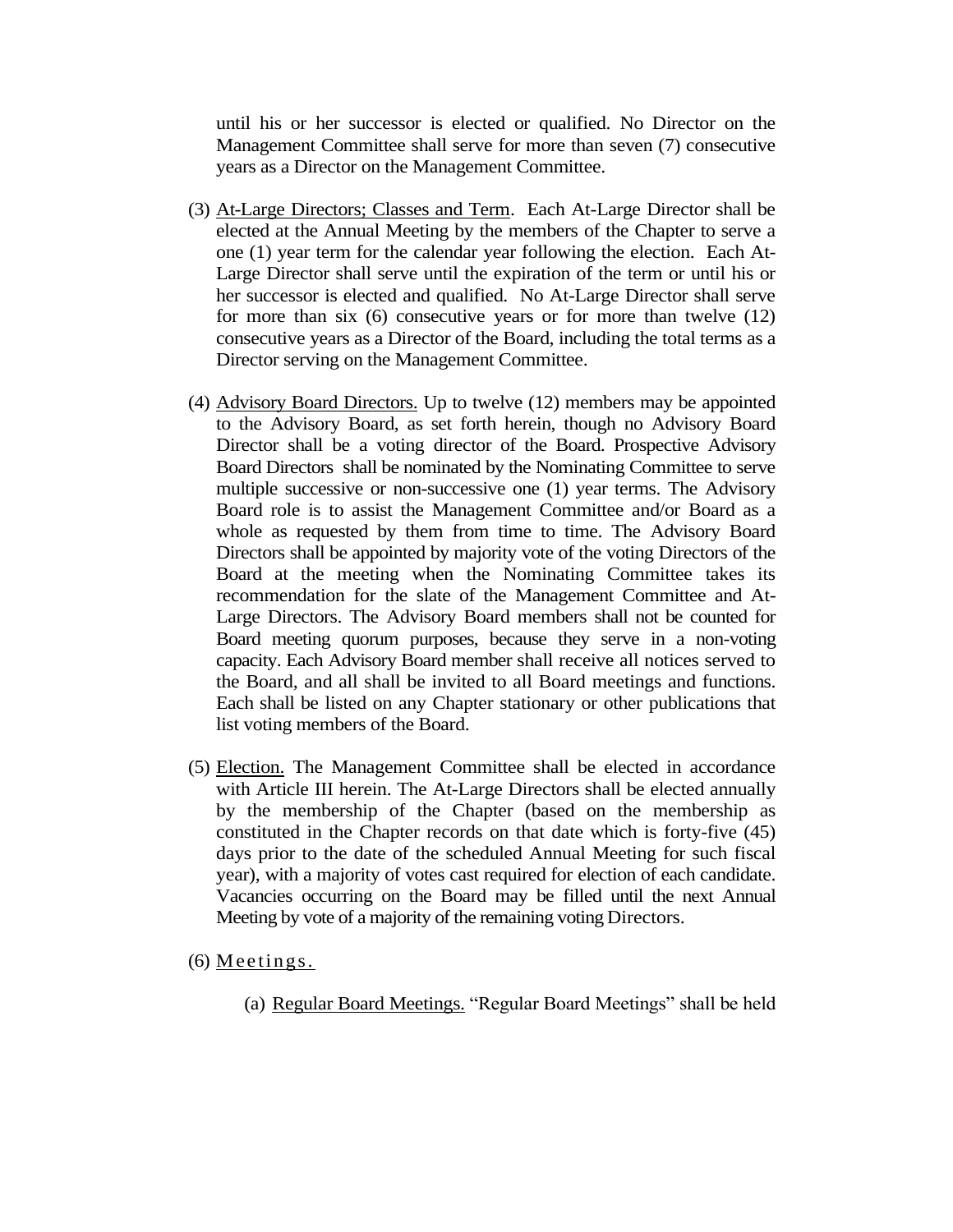at periodic intervals, as the Board may deem appropriate. However, there shall be no less than four (4) Regular Board Meetings in any fiscal year (as defined in Article VIII).

- (b) Special Board Meetings. A "Special Board Meeting" may be called by (i) the President, or (ii) the Board, upon the written request of at least one-third (1/3) of the voting members of the Board. In either case, the Special Board Meeting shall be subject to the other provisions set forth herein regarding Board Meetings.
- (c) Quorum. A quorum of the Board shall consist of a majority of the voting Directors. Unless otherwise provided herein or by law, actions of the Board shall be taken by a majority vote of those present and voting at a meeting at which a quorum is present.
- (d) Notice. Not less than seven (7) days' written notice of any Board Meeting must be given to the Directors unless such notice is waived as provided in Article II, A, 6 (f) below. The notice must state the object of the meeting. Such written notice may be given by mail or in electronic format.
- (e) Action Without a Board Meeting. Any action required or permitted to be taken at any Regular or Special Board Meeting, may be taken without a meeting if a consent in writing, setting forth the action so taken, is signed by all the voting Directors and filed with the Secretarial records. Such consent may be given electronically.
- (f) Waiver of Notice. When notice is required to be given to the Board (or individual Board members), a waiver thereof in writing, signed by the Director(s) entitled to such notice, shall be deemed equivalent to proper notice. This shall be the case whether such written waiver is signed before, on, or after the date (i) by which the notice should have been served, or (ii) if applicable, the meeting took place. If a Board member attends any Board Meeting without protest of lack of proper notice of such meeting (meaning no protest having been made prior to or at the commencement of the meeting), that Board member shall be deemed to have waived the right to proper notice.
- (g) Attendance. Attendance (i.e., being considered "present") at Regular or Special Board Meetings may be in person, or when necessary by telephone or other electronic means.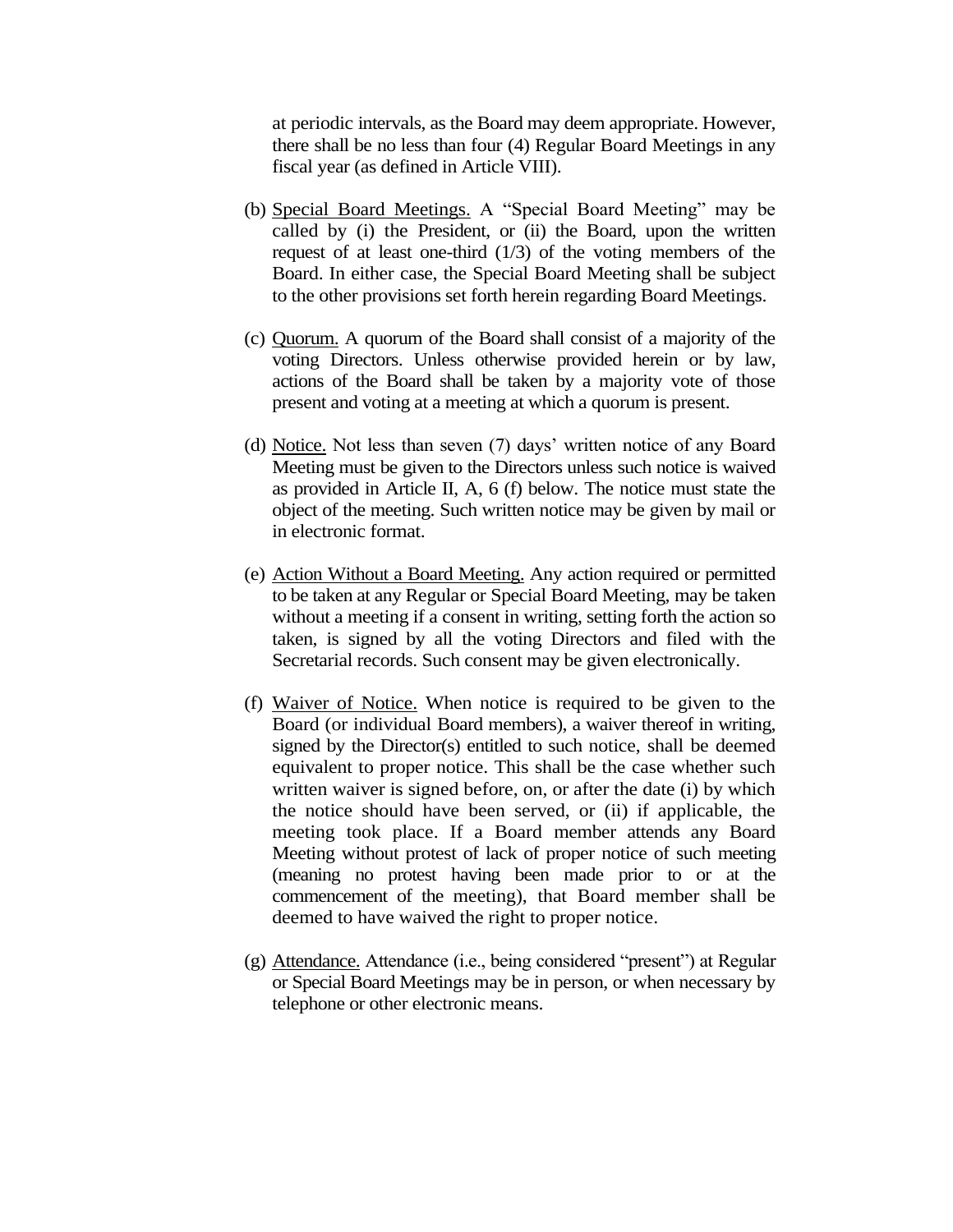(h) Nominations. The Immediate Past President shall serve as the Nominating Committee Chair, but if for some reason there is no Immediate Past President (or such individual unable to serve as head of the Nominating Committee), the Board shall appoint another voting Director to chair the Nominating Committee. Nominations received from the Nominating Committee (defined in Article II Committees, Section B (2) below) for the voting Directors shall be sent (by mail or electronic means) by the Secretary to the members of the Chapter at least thirty (30) days before the scheduled date of the Annual Meeting. Other nominations for the voting of Directors may be made in writing if signed by at least ten (10) of the members of the Chapter and delivered to the Secretary at least sixty (60) days prior to the scheduled date of the Annual Meeting. Along with the notice of the Annual Meeting that the Secretary shall send the member, the Secretary shall include: the Nominating Committee proposed slate, ballots and/or proxies, member nominations timely delivered to the Secretary, and the list of appointments of any Advisory Board Directors.

#### B. Committees.

- (1) Management Committee. The Management Committee shall and may conduct the affairs of the Chapter during the intervals between meetings of the Board.
- (2) Nominating Committee. At the first Regular Board Meeting held in each calendar year, provided such meeting is held at least ninety (90) days prior to the Annual Meeting of such year, the Board shall appoint the members of the Nominating Committee (other than the Committee Chair, unless such position will not be filled by the Immediate Past President or some other reason is vacant). Such committee shall consist of at least two (2) Chapter members who are not voting Directors and at least one (1) voting Director. At least forty-five (45) days before the scheduled date of the Annual Meeting, the Nominating Committee Chair shall advise the Secretary of the proposed slate for the voting Directors for Board approval and endorsement, recognizing that nominees for Management Committee positions be identified by the proposed officer position and Chair, respectively. Also, the Nominating Committee Chair shall advise the Board of any proposed Advisory Board Directors to be appointed for the coming calendar year so that the Board may approve and appoint such Advisory Board Directors. After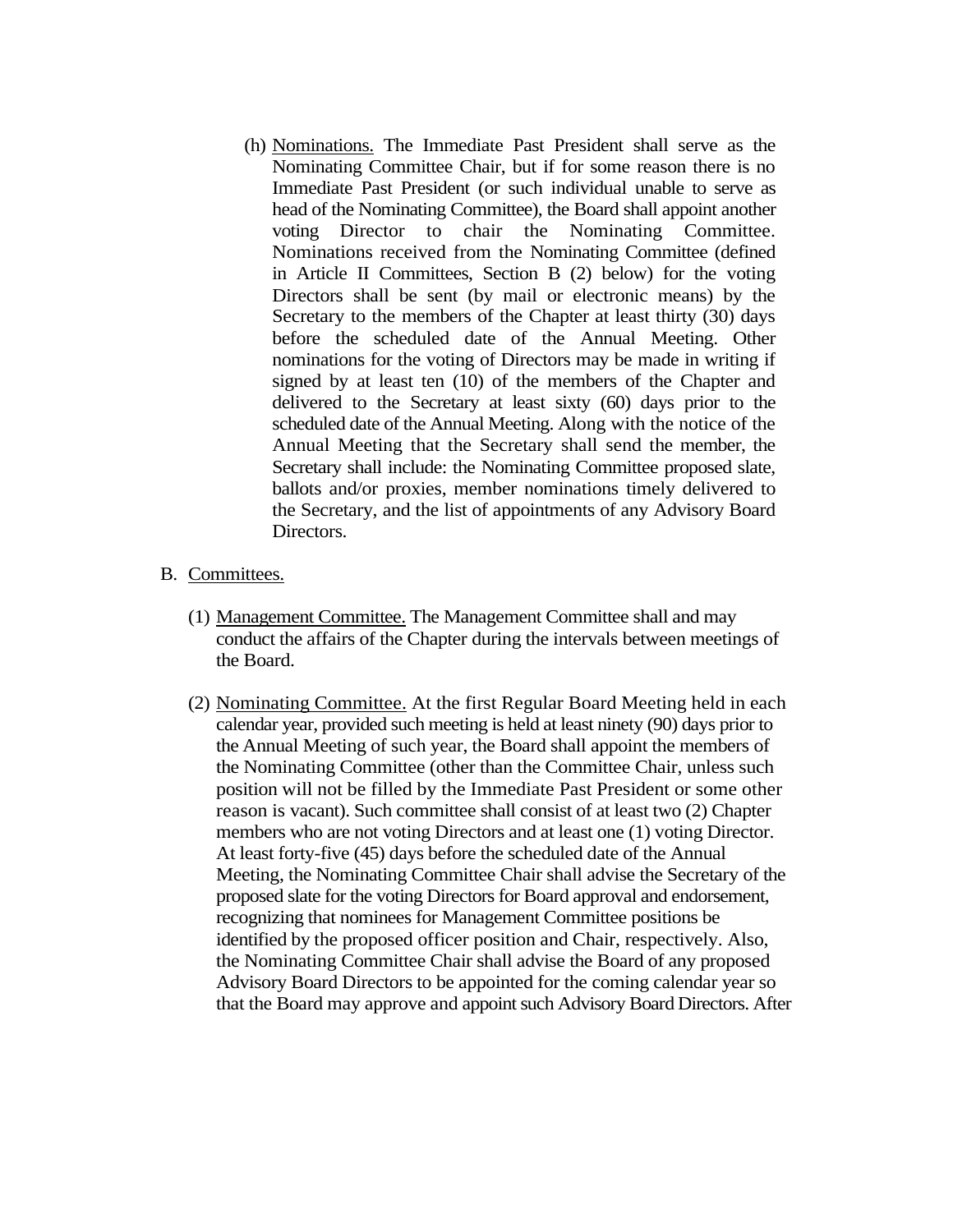the Board has approved and endorsed or modified the proposed slate, the slate shall be presented to the general membership as described elsewhere herein. Votes shall be collected and counted by method agreed upon by the then current Board. Election of Management Committee, At-Large Directors, and the appointment of Advisory Board Directors shall be announced at each Annual Meeting.

- (3) Other Committees. The Board may establish other functional standing and special committees as it deems desirable, including "area of law" or "practice area" committees. However, the chairs of such committees do not automatically serve on the Board unless they were otherwise duly elected to serve on the Board by the members. Each chair of a committee will be invited to attend Board meetings as a non-voting participant.
- (4) Committee Protocol. The President shall nominate the chair of each committee (except for the Membership Chair and Program Chair, which are elected). The nominees shall be ratified and approved by the Board. In the event of a vacancy of a committee, the President may appoint a chair *pro tempore* for such committee to serve until the Board approves a new chair. Each chair shall serve for one (1) year terms for the calendar year following the appointment. Each committee shall establish its own activities and rules of operation, except as otherwise decided by the President or by resolution of the Board.
- C. Removal or Disqualification. Any member of the Board or any committee chair may be removed for cause by the affirmative vote of a majority of the voting Directors (recognizing that the individual who is the subject of the vote may partake in such vote if he or she is a voting Director). On the date any individual loses his or her eligibility to be a member of the Chapter (as set forth in Article IV or for failure to pay membership dues as required in Article V), such individual shall also cease to be a member of the Board or the chair (or other member of) any committee.
- D. Resignation. Any Board member or committee chair may resign at any time by giving written notice to the Board, to the President, or to the Secretary of the Chapter. The resignation shall take effect on the date of receipt of such notice, unless the President or Board allows the individual resigning to choose some later time specified in such notice. A resignation shall not be rendered void or rescinded on the basis that it was not "accepted" by the recipient, even if the notice contains such a stipulation.
- E. Vacancies. Vacancies on the Board and any committee chair position shall be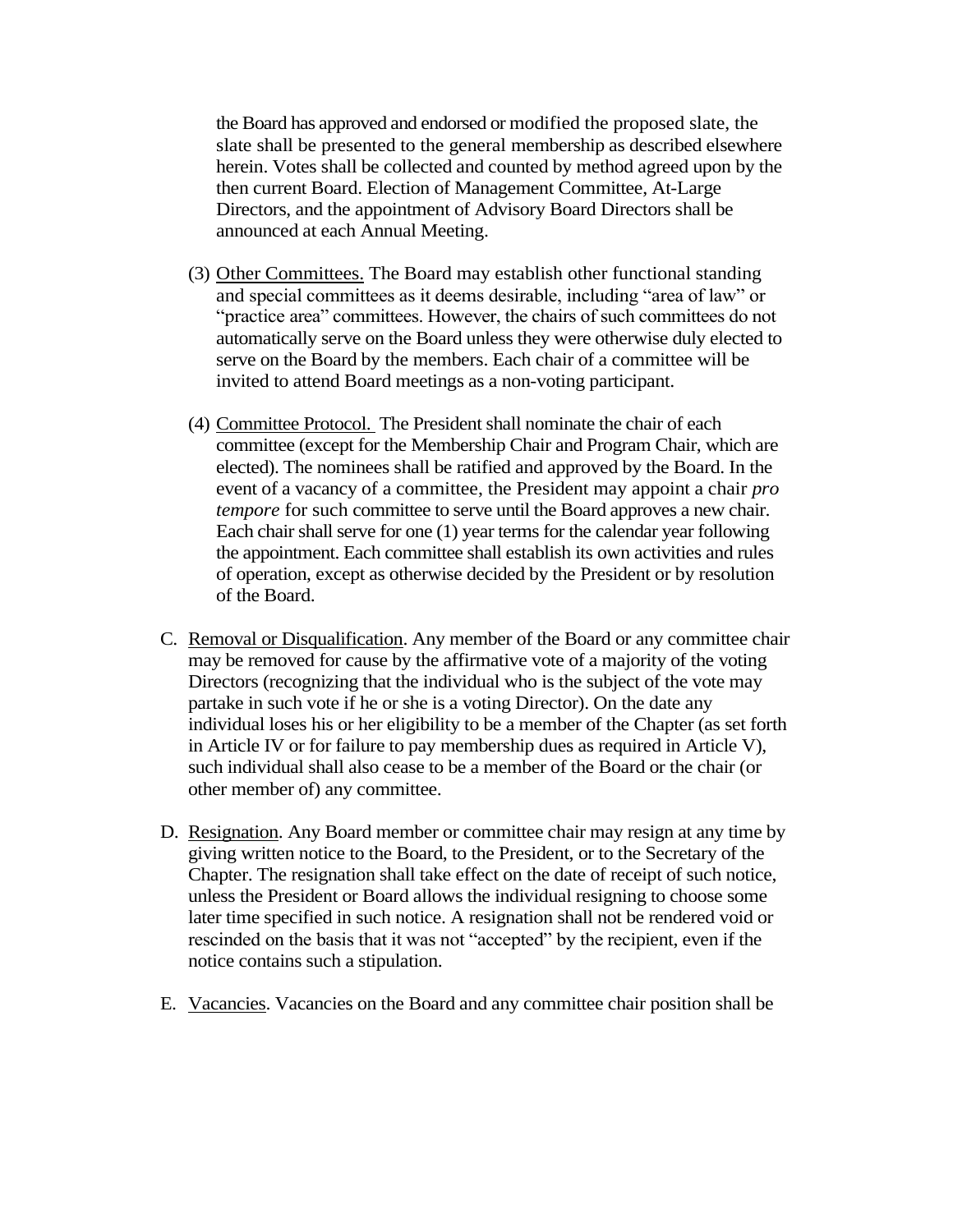filled by the Board as provided in these Regulations.

## **Article III: Officers**

- A. The Officers of the Chapter shall be a President, a Vice President, a Secretary, a Treasurer, Immediate Past President, Program Chair and Membership Chair and other elective officers as may be established by the Board through amendment of these Regulations. Except as otherwise provided in this Article III or elsewhere in these Regulations, in the calendar year following a President's term in office, that individual shall become the Immediate Past President and have such duties and rights as are set forth in these Regulations. An individual who would otherwise become Immediate Past President for any calendar year shall not become Immediate Past President if (i) for that same calendar year, such individual is elected to another Officer position; or (ii) the Board determines that it is in the best interests of the Chapter that such person not serve in such position.
	- (1) Election and Term. Except for the Immediate Past President which shall be in accordance with Article III(A) above, each Officer shall be elected annually by the membership of the Chapter (based on the membership as constituted in the Chapter records on that date which is forty-five (45) days prior to the date of the scheduled Annual Meeting for such fiscal year). Members may vote and/or attend the Annual Meeting or any Special Chapter Meeting in person or by proxy. Elected Officers shall be those that receive a majority of the votes cast in the election. Elected Officers shall hold office in the calendar year following their election. Neither the President nor the Treasurer shall serve in their respective offices for more than two (2) consecutive years.
	- (2) President. In addition to any other duties set forth elsewhere in these Regulations, the President, or in the President's absence, the Vice President, shall preside over all meetings of the Chapter's members and Board. In their absence, a temporary presiding officer shall be elected from among the Board of Directors present at the meeting. The President shall also exercise general supervision over all of the affairs of the Chapter and make every effort to attend the programs and social functions of the Chapter. In addition, the President shall be the Chapter spokesperson for any media inquiry, except as the President may delegate such responsibility on a caseby-case basis.
	- (3) Vice President. The Vice President shall perform such duties from time to time as may be assigned by the President or the Board. At the request or in the absence of the President, the Vice President shall perform the duties of the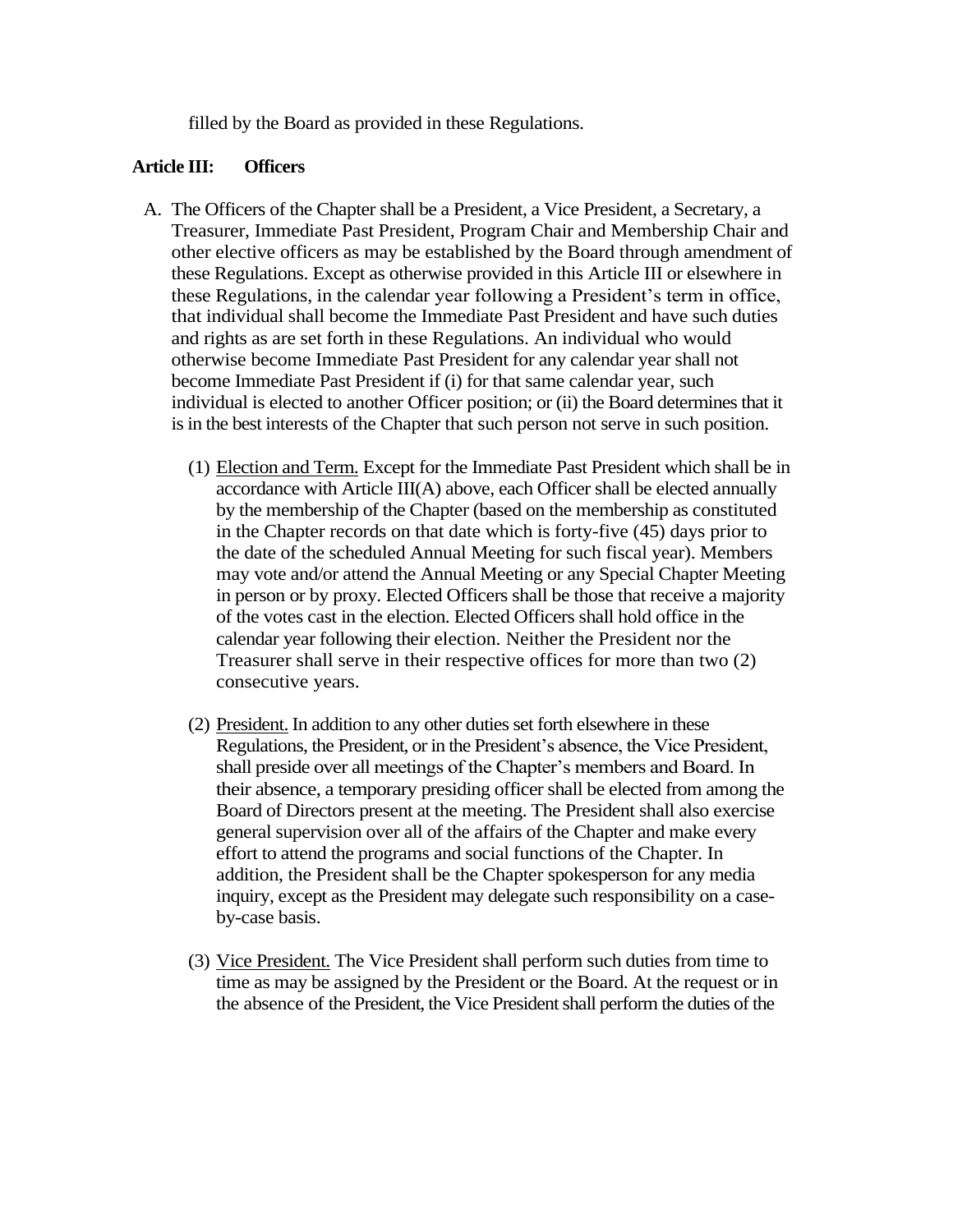President. The Vice President shall also lead the planning for the Annual Meeting, making arrangements for the facility and speaker, and providing at least ninety (90) days notice to the President and Secretary of the date of the Annual Meeting so that appropriate and timely notice may be sent to the membership of the Chapter. The Vice President shall be an authorized signer on the checking account (or any equivalent status regarding Chapter funds) for emergency purposes, and shall only utilize such signing capacity in the event that the Treasurer is unable to perform the Treasurer's duties, as determined by the Board. The Vice President shall assist the President with grant applications, special projects, and other reports to ACC as required by ACC and/or directed by the President or Board.

- (4) Secretary. The Secretary shall:
	- (a) keep a complete record of all proceedings and correspondence of the Chapter and the Board as may be required;
	- (b) send or transmit written or electronic notices of meetings to the members of the Chapter or the Board, as applicable, as may be required for the Annual Meeting, Special Chapter Meetings, Regular Board Meetings and/or Special Board Meetings; recognizing however that Program Chair shall be responsible to mail or transmit written or electronic notices regarding Chapter programs;
	- (c) prepare and mail or transmit electronically the Annual Meeting notice and all items and information required to be included in such notice per Article II A, 6 (h);
	- (d) be responsible for the administration of the rules governing membership;
	- (e) keep a roll of the members of the Chapter for recordation;
	- (f) send newsletter and web site information and reports to ACC as it shall require, except for financial reports, which the Treasurer shall submit; and
	- (g) perform all other duties ordinarily expected of an organization's "Secretary".

In the absence or incapacity of the Secretary, an Acting Secretary or a clerk *pro tempore* may be designated by the President or Board to perform the Secretary's duties.

- (5) Treasurer. In a responsible and professional manner commiserate with the nature of the elected position and heightened importance of all matters involving the finances of the Chapter, the Treasurer shall ensure that:
	- (a) the Chapter funds are secure at all times;
	- (b) full and accurate accounts of receipts and disbursements are kept in books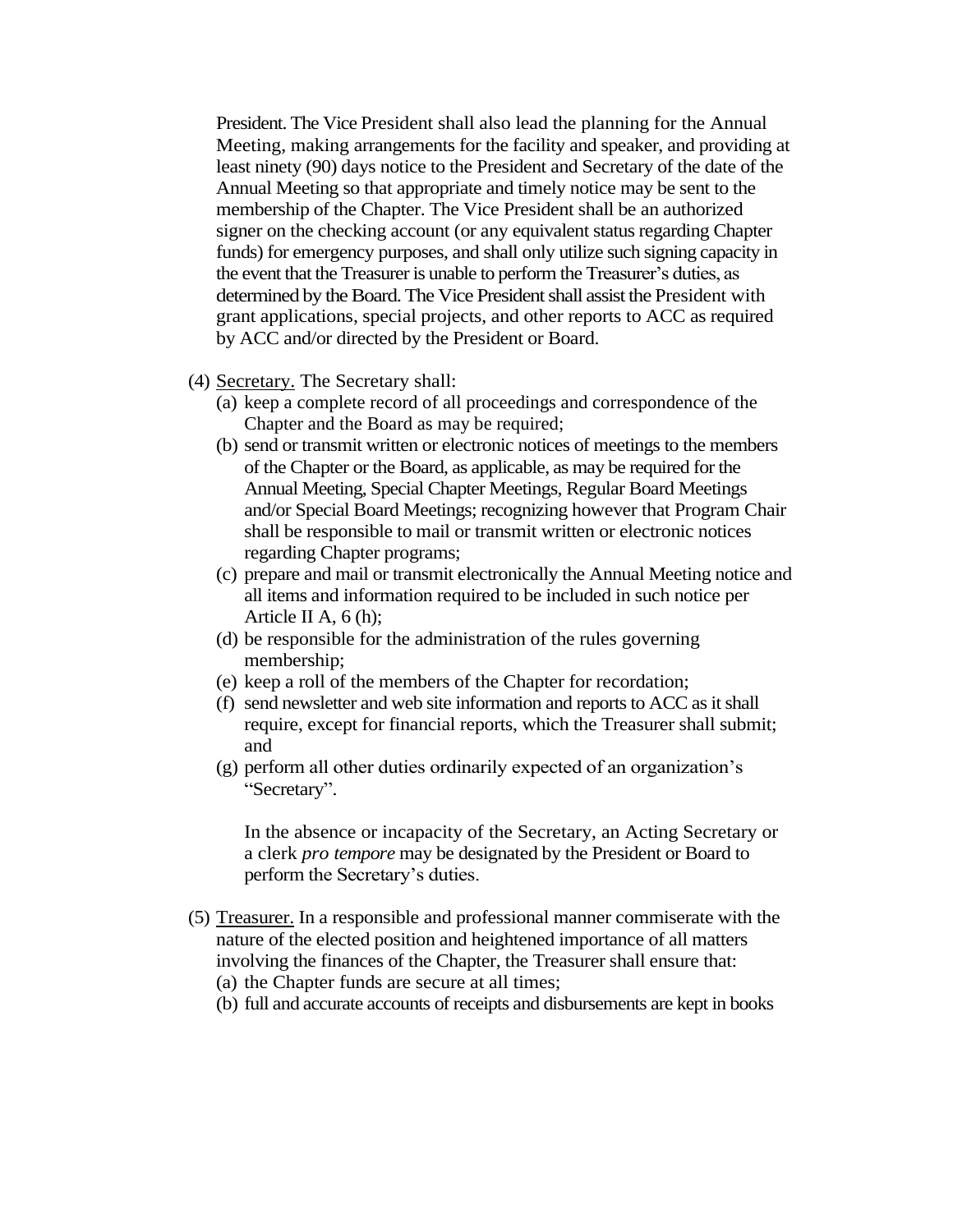belonging to the Chapter;

- (c) all monies and other valuable effects of the Chapter are deposited in the name and to the credit of the Chapter in such depositories as may be designated by the Board;
- (d) directives of the Board to disburse Chapter funds are implemented;
- (e) proper vouchers for such disbursements are taken and retained;
- (f) the Treasurer render to the President and the Board an account of all his or her transactions as Treasurer and of the financial condition of the Chapter, and do so as and when requested by the President or the Board (which might include is not limited to providing such information at meetings of the Board and/or the membership); and
- (g) all reports to ACC regarding finances of the Chapter are timely filed, and that copies of same are distributed to the Board, and, when appropriate, to the members of the Chapter.

All checks or other forms of disbursement of Chapter's funds need only be signed or otherwise authorized by the Treasurer (or in his or her absence or inability or refusal to act, the Vice President). In the event of the Vice President's inability or refusal to act, such duties shall be assumed by any one of the other duly elected Officers of the Chapter per appointment by the Board for such purpose.

- (6) Membership Chair. The Membership Chair shall be elected by the members of the Chapter to serve as part of the Management Committee and as such also a Director of the Board. The Membership Chair is responsible for membership growth and activities related thereto, including publication of materials for promotional purposes, provided the Board has approved all materials. The Membership Chair shall keep the membership records and provide one annual report to the Secretary to file with the Chapter's records.
- (7) Program Chair. The Program Chair shall be elected by the members of the Chapter to serve as part of the Management Committee and as such a Director of the Board. The Program Chair is responsible to suggest and organize programming, especially that which is relevant for members to fulfill their obligations as licensed practitioners (which as of the effective date of these Regulations are commonly referred to as continuing legal education ("CLE") credits). The Program Chair will strive to provide low cost, high quality and effective CLE programs. The Program Chair shall timely submit applications to the appropriate certifying institutions to ensure CLE credits are available for the majority of the programs. The Program Chair will plan relevant programs based upon his or her own thoughts and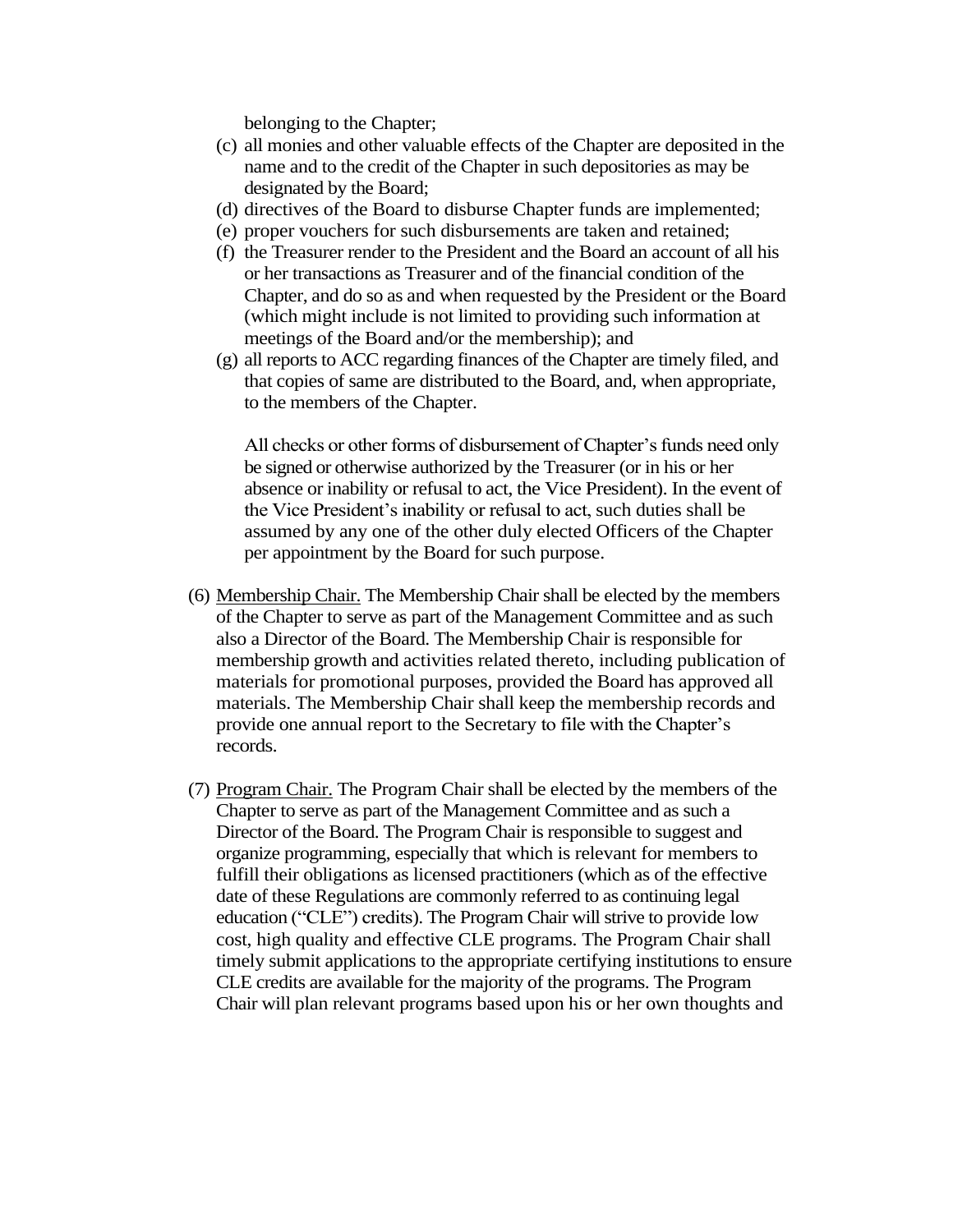ideas, as well as the suggestions of the Board and members of the Chapter. The Program Chair will strive to provide members as much advance written notice of the date of a program as possible or deemed appropriate by the President or Board, but in no event less than seven (7) days prior written notice. Upon reasonable request, the Board will help the Program Chair with program planning. The Program Chair will coordinate payment of any program related expenses with the Treasurer.

# **Article IV: Membership**

- A. Qualification. Membership in the Chapter shall be open to attorneys:
	- (1) who are members in good standing of ACC; and
	- (2) whose employer, place of employment, or place of residence is within the regional boundaries of the Chapter as set forth by ACC.

Any member ceasing to have the necessary qualifications for membership as set forth in the Articles of Incorporation and Bylaws of ACC shall be removed from the roll of membership by the Board.

- B. Meetings of the Chapter.
	- (1) Annual Meeting. The Annual Meeting of the Chapter for the announcement and installation of Officers and Directors, and the transaction of the general business of the Chapter shall be held on second Tuesday of the month of December or at such other time as the Board shall set. Written notice of the Annual Meeting shall be sent to all members of the Chapter at least thirty (30) days prior to the date of the Annual Meeting, along with all items and information required to be included in such notice per Article II A, 6 (h).
	- (2) Special Chapter Meeting. A Special Chapter Meeting may be called at any time by the President (or in the President's absence by the Vice President or the Secretary) or on written request of not less than ten percent (10%) of the members of the Chapter. Special Chapter Meetings require at least thirty (30) days advance written notice to the members of the Chapter.
	- (3) Notice. Except for the notice for Annual Meetings and Special Chapter Meetings as specified above in Article IV B (1) and (2), members shall receive at least seven (7) days prior written notice of any general member meetings, social events, or programs, subject to the provisions provided for in Article IV B (4) and (5) below. The written notices shall state the object of the meeting and notices may be mailed or electronically transmitted.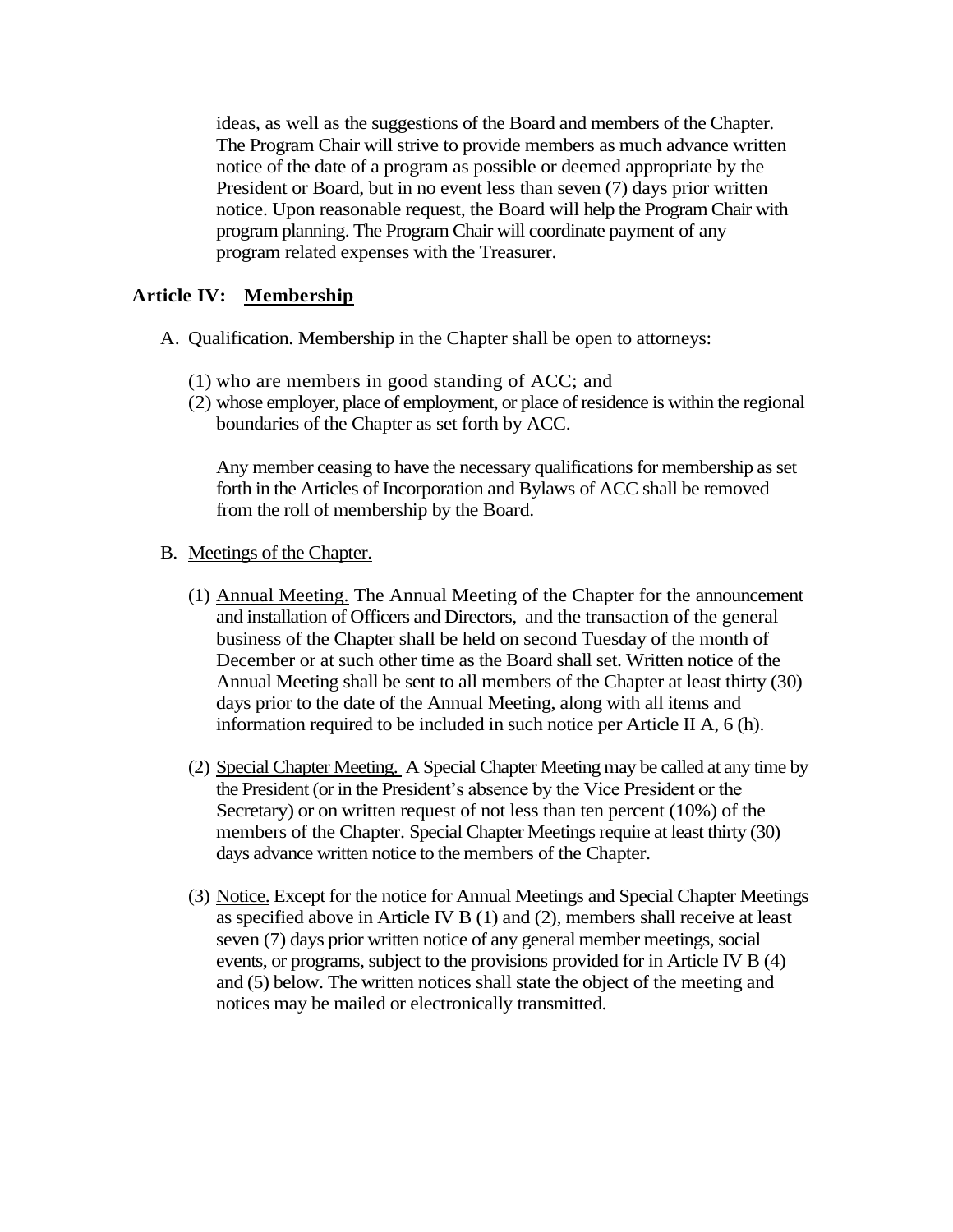- (4) Action Without a Meeting. Any action required or permitted to be taken at any Annual Meeting or Special Chapter Meeting may be taken without a meeting if a consent in writing, setting forth the action so taken, is signed by all the members and filed with the Secretarial records of the Chapter.
- (5) Waiver of Notice. When notice is required to be given to a member, a waiver thereof in writing, signed by the member entitled to such notice, shall be deemed equivalent to proper notice. This shall be the case whether such written waiver is signed before, on, or after the date (i) by which the notice should have been served, or (ii) if applicable, the meeting took place. If a member attends a meeting without protest of lack of proper notice of such meeting (meaning no protest having been made prior to or at the commencement of the meeting), that member shall be deemed to have waived the right to proper notice.
- (6) Quorum. The lesser of fifteen (15) members or twenty-five percent (25%) of the membership, represented in person or by proxy, shall constitute a quorum at meetings of the Chapter.
- (7) Voting. Each member in good standing shall be entitled to one (1) vote in the affairs of the Chapter. Proxy voting is permitted. Unless otherwise provided in these Regulations, an affirmative vote by a majority of those represented in person or by proxy at the Annual Meeting or Special Chapter Meeting at which the quorum is present shall be required to take action on matters properly before the meeting of the Chapter.
- C. Chapter Delegates. The President and Vice President shall serve as the two (2)

Chapter delegates to represent the Chapter and to vote on matters presented at the Annual Meeting of ACC (the "ACC Meetings"). For any delegate unable to serve, the Board shall approve a Director in good standing to substitute as a delegate. The Chapter shall pay the registration cost (only) for the ACC Meeting on behalf of the two (2) delegates. Each delegate shall be responsible for any other expenses and costs he or she incurs to attend the ACC Meetings. The President or Secretary shall, on a timely basis, inform the Secretary of ACC (as applicable) of the names of the delegates who will be representing the Chapter.

### **Article V: Dues and Fees**:

The dues for membership shall be that amount established from time to time by ACC and shall be administered and collected per its policies and procedures.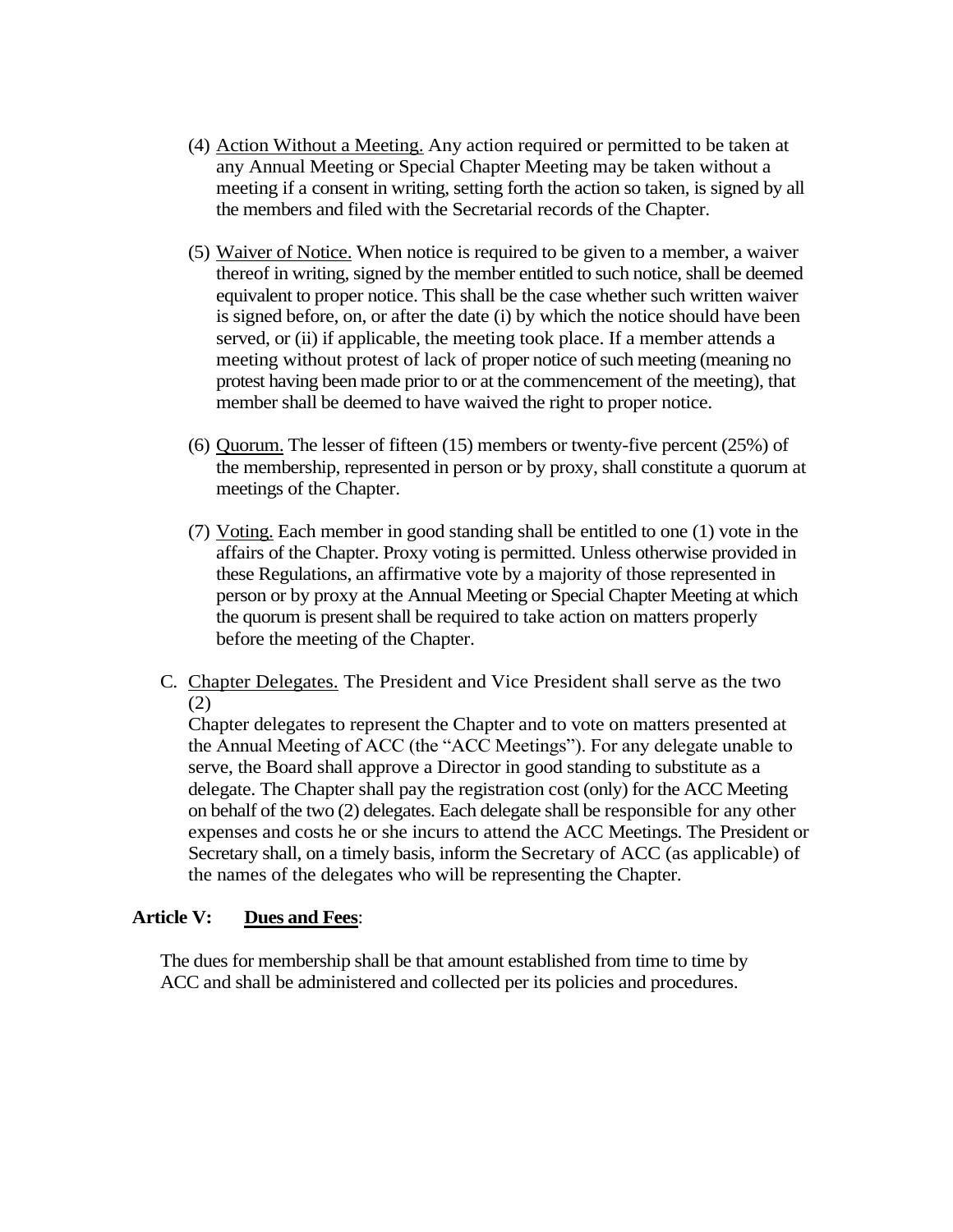# **Article VI: Code of Regulation Amendments:**

- A. Regulation Amendment(s) by the Members. These Regulations may be amended by the affirmative votes, cast in person or by proxy, by a majority of the members present in person or by proxy at any Annual Meeting or Special Chapter Meeting, provided written notice of such amendment(s)and the nature thereof shall have been given to the members of the Chapter at least thirty (30) days prior to the date of the meeting at which the amendment(s) are to be presented for consideration; and provided further, that such amendment(s) shall not become effective until approved by ACC.
- B. Regulation Amendment(s) by the Board. These Regulations may also be amended by two-thirds (2/3) vote of the Board, subject to the provisions of Article II, 6, 4 (except those stating that a majority vote is sufficient to approve a matter); provided that such amendment(s) shall not become effective until approved by ACC.

# **Article VII: Distribution of Property on Dissolution.**

In the event of revocation of the Articles of Incorporation of this Chapter or voluntary dissolution, and after the payment of all-outstanding debts and obligations, any remaining assets of the Chapter shall become the property of ACC.

# **Article VIII: Fiscal Year.**

The fiscal year of the Chapter shall be from October 1 to September 30.

# **Article IX: Conflict of Interest and Ethics Policy**.

In managing the Chapter's affairs, Directors, Officers, and committee members shall: (i) exercise care, good faith, and diligence, (ii) comply with all applicable laws, regulations, and fiduciary responsibilities, (iii) protect and ensure the proper use of Chapter assets, and (iv) at all times, act in accordance with the highest ethical standards and in the best interest of the Chapter and its members. Real and apparent conflicts of interest sometimes occur in the course of conducting the Chapter's affairs. Conflicts occur because the many persons serving in Chapter leadership positions should be expected to, and do generally, have multiple interests and affiliations and serve in various positions of responsibility. All actual or apparent conflicts by a Board member, officer, or committee member shall be disclosed promptly and fully to the Board and unless granted a waiver by a vote, such individual shall abstain from discussing, voting, or taking any direct action to influence the Chapter with respect to the matter.

# **Article X: Intellectual Property**.